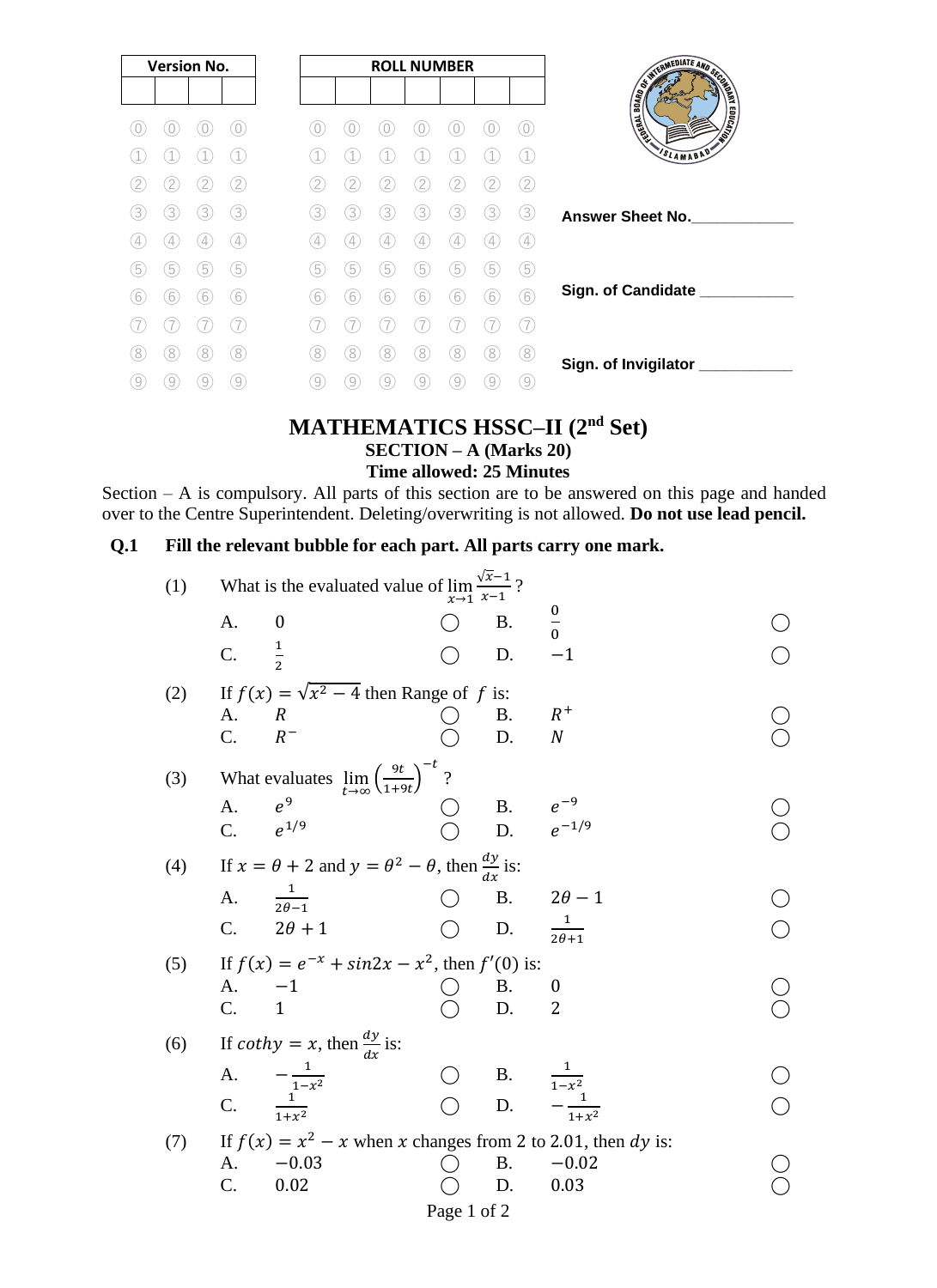| (8)  |                                                                                                                              | If $\int_{-2}^{5} f(x)dx = 12$ and $\int_{2}^{5} f(x)dx = 5$ , then $\int_{-2}^{2} f(x)dx = ?$                                                                                                                              |                                             |                   |                                                                                                             |  |  |  |  |
|------|------------------------------------------------------------------------------------------------------------------------------|-----------------------------------------------------------------------------------------------------------------------------------------------------------------------------------------------------------------------------|---------------------------------------------|-------------------|-------------------------------------------------------------------------------------------------------------|--|--|--|--|
|      | A.<br>C.                                                                                                                     | 2<br>17                                                                                                                                                                                                                     |                                             | B. $7$<br>D. $-7$ |                                                                                                             |  |  |  |  |
|      |                                                                                                                              |                                                                                                                                                                                                                             |                                             |                   |                                                                                                             |  |  |  |  |
| (9)  |                                                                                                                              | The integral of $\frac{\sqrt{1 + \cot x}}{\sin^2 x}$ w.r.t. x is:                                                                                                                                                           |                                             |                   |                                                                                                             |  |  |  |  |
|      |                                                                                                                              | A. $-\frac{2}{3}(1 + \cot x)^{\frac{3}{2}} + C$ O B. $\frac{2}{3}(1 + \cot x)^{\frac{3}{2}} + C$                                                                                                                            |                                             |                   |                                                                                                             |  |  |  |  |
|      |                                                                                                                              | C. $-\frac{2}{3}(1 + \cot x)^{-\frac{1}{2}} + C$ D. $\frac{3}{2}(1 + \cot x)^{\frac{3}{2}} + C$                                                                                                                             |                                             |                   |                                                                                                             |  |  |  |  |
| (10) |                                                                                                                              |                                                                                                                                                                                                                             |                                             |                   | What is the acute angle between the lines $y = 3x + 2$ and $y = 4x + 9$ ?                                   |  |  |  |  |
|      | А.<br>C.                                                                                                                     | $4.4^\circ$<br>$5.2^\circ$                                                                                                                                                                                                  |                                             | <b>B.</b><br>D.   | $28.3^\circ$<br>$18.6^\circ$                                                                                |  |  |  |  |
| (11) |                                                                                                                              |                                                                                                                                                                                                                             |                                             |                   | What is the perpendicular distance between point (2, 1) and line $4x - 2y + 5 = 0$ ?                        |  |  |  |  |
|      | A.<br>C.                                                                                                                     | 1<br>3                                                                                                                                                                                                                      |                                             | Β.<br>D.          | 2<br>$\overline{4}$                                                                                         |  |  |  |  |
| (12) |                                                                                                                              | Which one of the following lines is parallel to $3x - 2y + 6 = 0$ ?                                                                                                                                                         |                                             |                   |                                                                                                             |  |  |  |  |
|      | А.                                                                                                                           | $3x + 2y - 12 = 0$                                                                                                                                                                                                          | $\left(\begin{array}{c} \end{array}\right)$ | <b>B.</b>         | $12x + 18y = 15$                                                                                            |  |  |  |  |
|      | C.                                                                                                                           | $4x - 9y = 6$                                                                                                                                                                                                               |                                             |                   | D. $15x - 10y - 9 = 0$                                                                                      |  |  |  |  |
| (13) | А.                                                                                                                           | $x + y > 3$                                                                                                                                                                                                                 |                                             | <b>B.</b>         | Which one of the following inequalities is true for the point $(4, -2)$ ?<br>x < 3y                         |  |  |  |  |
|      | $\mathbf{C}$ .                                                                                                               | $x - y < 10$                                                                                                                                                                                                                |                                             |                   | D. $2x - 3y < 12$                                                                                           |  |  |  |  |
| (14) | $y > 1$ lie?                                                                                                                 |                                                                                                                                                                                                                             |                                             |                   | In which of the quadrants does the solution region of the inequalities $x \le -1$ and                       |  |  |  |  |
|      | А.                                                                                                                           |                                                                                                                                                                                                                             |                                             | B.<br>D.          | $\mathbf{I}$                                                                                                |  |  |  |  |
|      | C.                                                                                                                           | III                                                                                                                                                                                                                         |                                             |                   | IV                                                                                                          |  |  |  |  |
| (15) | A.                                                                                                                           | $a^2(1+m^2) > 0$                                                                                                                                                                                                            | $\bigcirc$                                  |                   | The points of intersection of $y = mx + c$ and $x^2 + y^2 = a^2$ are Imaginary if:<br>B. $a^2(1+m^2) < c^2$ |  |  |  |  |
|      | $C_{\cdot}$                                                                                                                  | $a^2(1+m^2) > c^2$ ( ) D. $a^2(1+m^2) = c^2$                                                                                                                                                                                |                                             |                   |                                                                                                             |  |  |  |  |
| (16) | The lengths of the major and minor axes of an ellipse are 10 m and 8 m,<br>respectively. Find the distance between the foci. |                                                                                                                                                                                                                             |                                             |                   |                                                                                                             |  |  |  |  |
|      | A.                                                                                                                           | 3                                                                                                                                                                                                                           |                                             | Β.                | 4                                                                                                           |  |  |  |  |
|      | C.                                                                                                                           | 5                                                                                                                                                                                                                           |                                             | D.                | 6                                                                                                           |  |  |  |  |
| (17) | A.                                                                                                                           | The graph represented by $x = \cos^2 t$ and $y = 2\sin t$ is:<br>Circular                                                                                                                                                   |                                             | Β.                | Parabolic                                                                                                   |  |  |  |  |
|      | C.                                                                                                                           | Elliptic                                                                                                                                                                                                                    |                                             | D.                | Hyperbolic                                                                                                  |  |  |  |  |
| (18) |                                                                                                                              | If $0.5i + 0.8j + ck$ is a unit vector, then value of c is:                                                                                                                                                                 |                                             |                   |                                                                                                             |  |  |  |  |
|      | A.                                                                                                                           | $\sqrt{0.11}$                                                                                                                                                                                                               |                                             | Β.                | 0.11                                                                                                        |  |  |  |  |
|      | $C$ .                                                                                                                        | $\sqrt{0.89}$                                                                                                                                                                                                               |                                             | D.                | 0.89                                                                                                        |  |  |  |  |
| (19) | A.                                                                                                                           | At what angle between the vectors <u><math>\alpha</math></u> and <u>b</u> , $ \alpha b  =  \alpha \times b $ ?<br>$\boldsymbol{0}$                                                                                          |                                             | <b>B.</b>         |                                                                                                             |  |  |  |  |
|      | C.                                                                                                                           | $\frac{\pi}{2}$                                                                                                                                                                                                             |                                             | D.                | π                                                                                                           |  |  |  |  |
|      |                                                                                                                              |                                                                                                                                                                                                                             |                                             |                   |                                                                                                             |  |  |  |  |
| (20) |                                                                                                                              | What results $\underline{i} \cdot (\underline{j} \times \underline{k}) + \underline{j} \cdot (\underline{k} \times \underline{i}) + \underline{k} \cdot (\underline{i} \times \underline{j})$ ?<br>A. -1<br>$\bigcirc$ B. 0 |                                             |                   |                                                                                                             |  |  |  |  |
|      | C.                                                                                                                           | $\mathbf{1}$                                                                                                                                                                                                                |                                             | $\overline{D}$ .  | $\begin{matrix}0\\3\end{matrix}$                                                                            |  |  |  |  |
|      |                                                                                                                              |                                                                                                                                                                                                                             |                                             |                   |                                                                                                             |  |  |  |  |

\_\_\_\_\_\_\_\_\_\_\_\_\_\_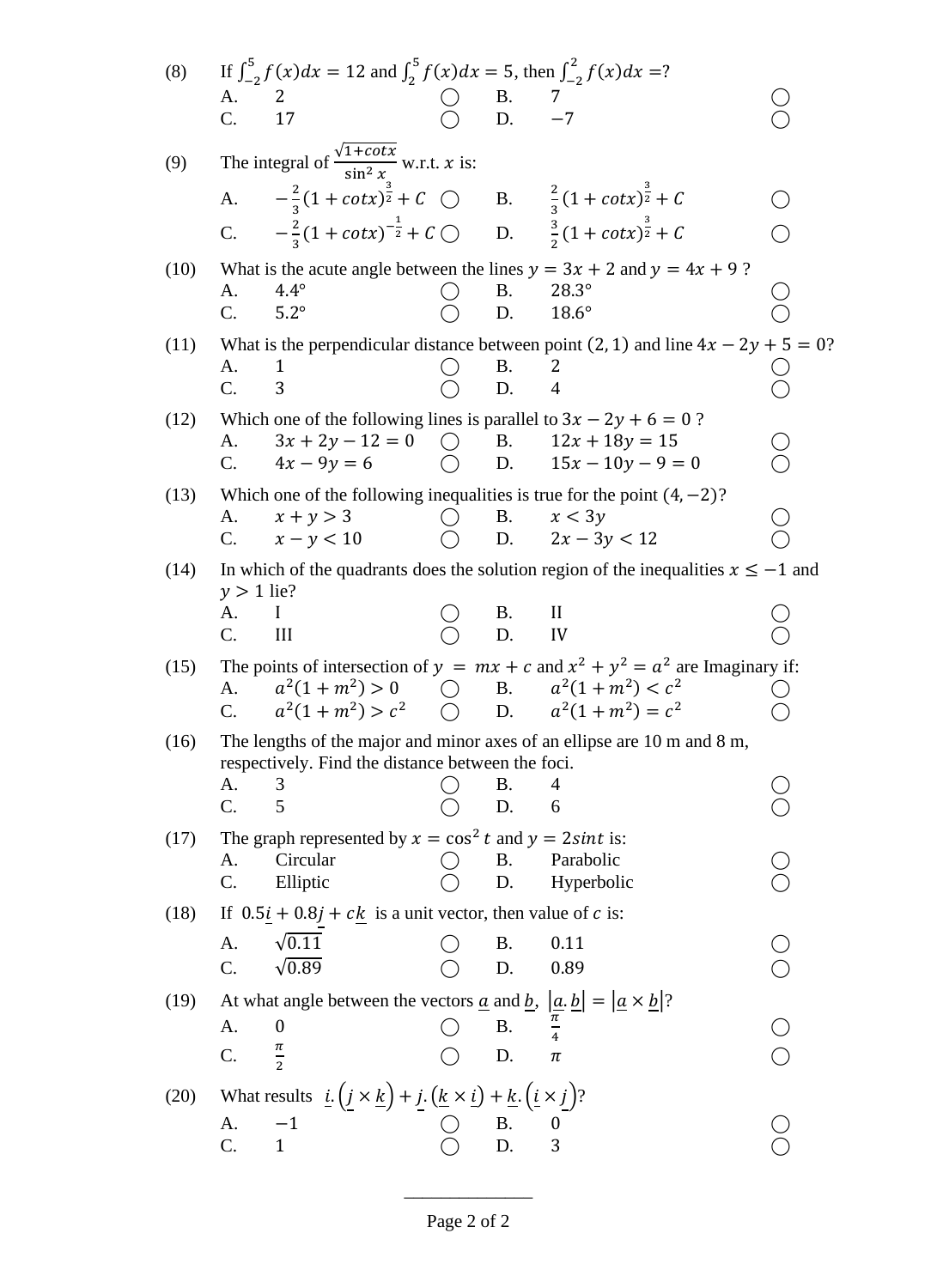

Federal Board HSSC-II Examination Mathematics Model Question Paper (Curriculum 2000)

Time allowed: 2.35 hours Total Marks: 80

Note: Attempt any twelve parts from section 'B' and any four questions from 'C'. Questions therein are to be answered on the separately provided Answer Book. Write your answers neatly and legibly.

## **SECTION – B (Marks 48)**

**Q.2** Attempt any **TWELVE** parts. All parts carry equal marks.  $(12 \times 4 = 48)$ i. Evaluate  $x\rightarrow 0$  $1 - \cos 5x$  $1-cos7x$ ii. A factory's annual sale for x years is given by  $S(x) = \frac{15x^3 + 23x + 45}{x^2 - 3x + 25}$  $x^2-3x+25$ Find the sale for the indicated years a.  $\lim_{x \to 3} S(x)$  $S(x)$  b.  $\lim_{x\to 15} S(x)$ iii. If  $y = (2x - 3)^{-5}$ , then find  $\frac{dy}{dx}$  by first principle method. iv. Find the extreme values of  $f(x) = sin2x + 2cosx$ . v. Differentiate  $y = \ln \left[ \tan^{-1} \left( \frac{2x}{1+x} \right) \right]$  $\frac{2x}{1+x^2}$  w.r.t. x. vi. Evaluate  $\int_{-3}^{4} [2x + |x + 1|] dx$ vii. Integrate  $\sin^5 x$  with respect to x. viii. Evaluate  $\int x\sqrt{x+2} dx$ . ix. The lines  $y = 2x$ ,  $2x + y - 12 = 0$  and  $y = 2$  enclose a triangular region on  $xy$  – plane. Find a. the coordinates of the vertices of the triangular region. b. the area of the triangular region. x. Find the equation of the straight line through origin perpendicular to the line  $3x - 2y + 4 = 0$ . Also find the point of intersection of the two lines? xi. Find coordinates of the points of intersection of the line  $3x - y = 16$  and the circle  $3x^2 + 3y^2 - 12x - 15y - 45 = 0$ xii. Find distance between the directrices of the ellipse  $9x^2 + 13y^2 = 117$ xiii. Find the equation of a parabola with focus at  $(0, 8)$ , equation of axis of symmetry is  $y = 8$ , distance from focus to directrix is 4 to the left. xiv. Determine  $\lambda$  and  $\mu$  by using vectors, such that the points  $A(-1, 3, 2)$ ,  $B(-4, 2, -2), C(5, \lambda, \mu)$  are collinear. xv. Using vectors, find the angle  $\widehat{ABC}$  if  $A(1, 7, 2)$ , B  $(3, 3, 4)$ , C(2, 5,1) are the points in space. xvi. If  $\underline{a} = 2\underline{i} - \underline{j} + \underline{k}$  and  $\underline{b} = \underline{i} - 3\underline{j} - 5\underline{k}$ , find vectors of magnitude 7 and perpendicular to  $\underline{a}$  and  $b$ .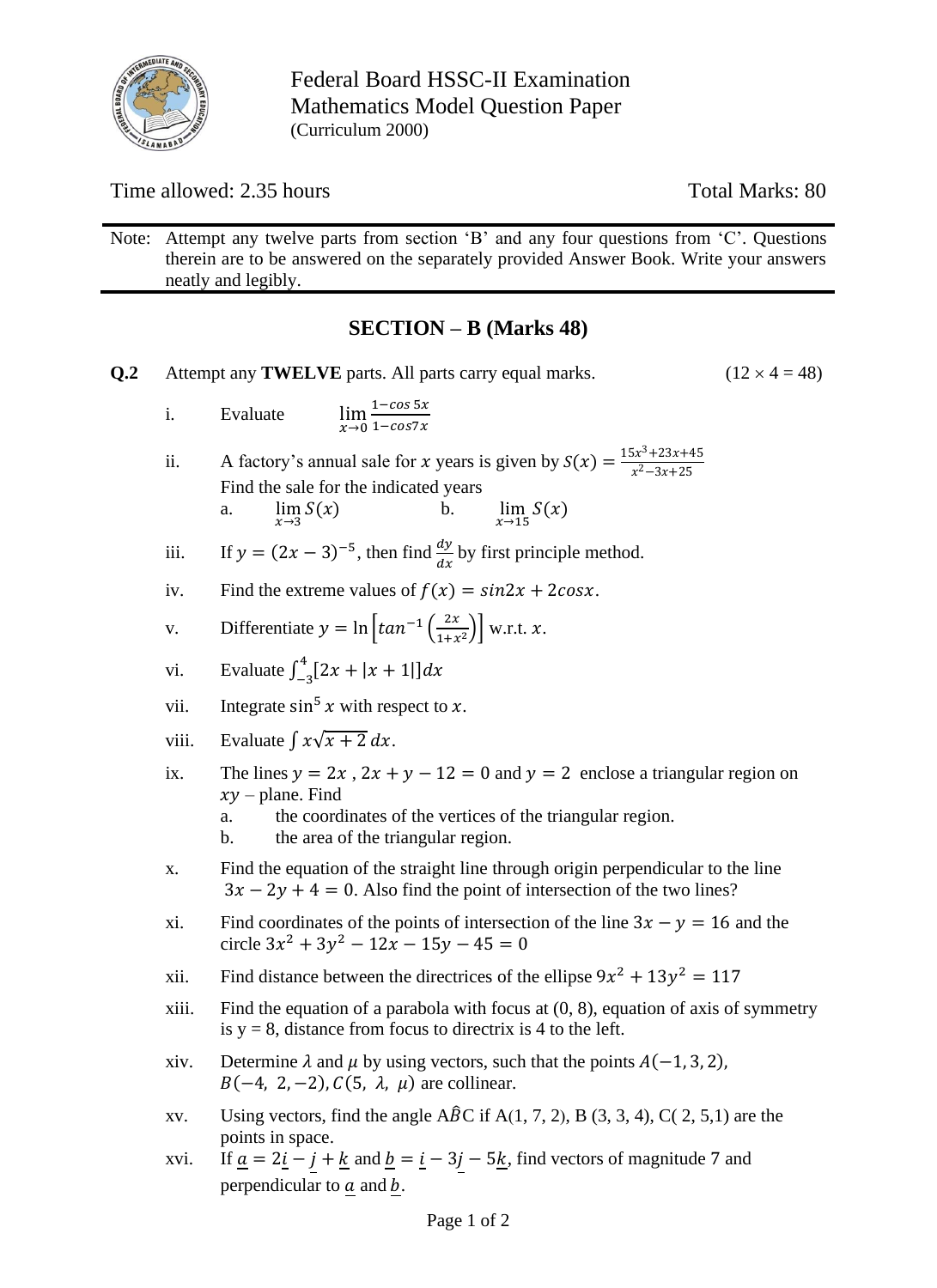### **SECTION – C** (Marks 32)

**Note:** Attempt any **FOUR** questions. All questions carry equal marks.  $(4 \times 8 = 32)$ 

**Q.3** For what values of *l* and *m*, the function  
\n
$$
g(x) = \begin{cases} lx + 5 & if -5 < x < -2 \\ mx^2 - 2 & if x = -2 \\ x^3 - 5 & if x > -2 \end{cases}
$$
 is continuous  $\forall x$ .

- **Q.4** If  $y = (\sin^{-1} x)^2$ , then show that  $(1 x^2)y_3 3xy_2 y_1 = 0$ .
- **Q.5** The acceleration of a moving particle is  $2t + 4$ . Find
	- a. Velocity of the particle at  $v(0) = 20$   $ms^{-1}$
	- b. Displacement of the particle at  $s(0) = 0$
- **Q.6** The line  $5x + 6y = 30$  cuts  $x axis$  at point  $P$  and  $y axis$  at point  $Q$ . Find
	- a. the coordinates of points  $P$  and  $Q$ .
	- b. the length of  $PQ$ .
	- c. the point R on PO such that R is equidistant from  $x$  –axis and  $y$  –axis.
	- d. the equation of the line  $OR$  where  $O$  is the origin.
- **Q.7** Saira wants to buy bananas and apples at Rs.6 and Rs.10 each, respectively. She must buy at least one of each fruit but the capacity of her basket is not more than 5 fruits. Shopkeeper's profit on each banana is Rs.26 and on each apple it is Rs. 10.
	- a. Write down the three inequalities.
	- b. Draw graphs on the same axis to show these conditions.
	- c. Shade the area containing the solution set.
	- d. Determine how many of each fruit Saira must buy for the shopkeeper to get the maximum profit.
- **Q.8** Find the equation of hyperbola with centre at origin, conjugate axis along x-axis, eccentricity  $\sqrt{7}$  and sum of lengths of whose axes is 32. Also find equations of the asymptotes of the hyperbola.

\* \* \* \* \*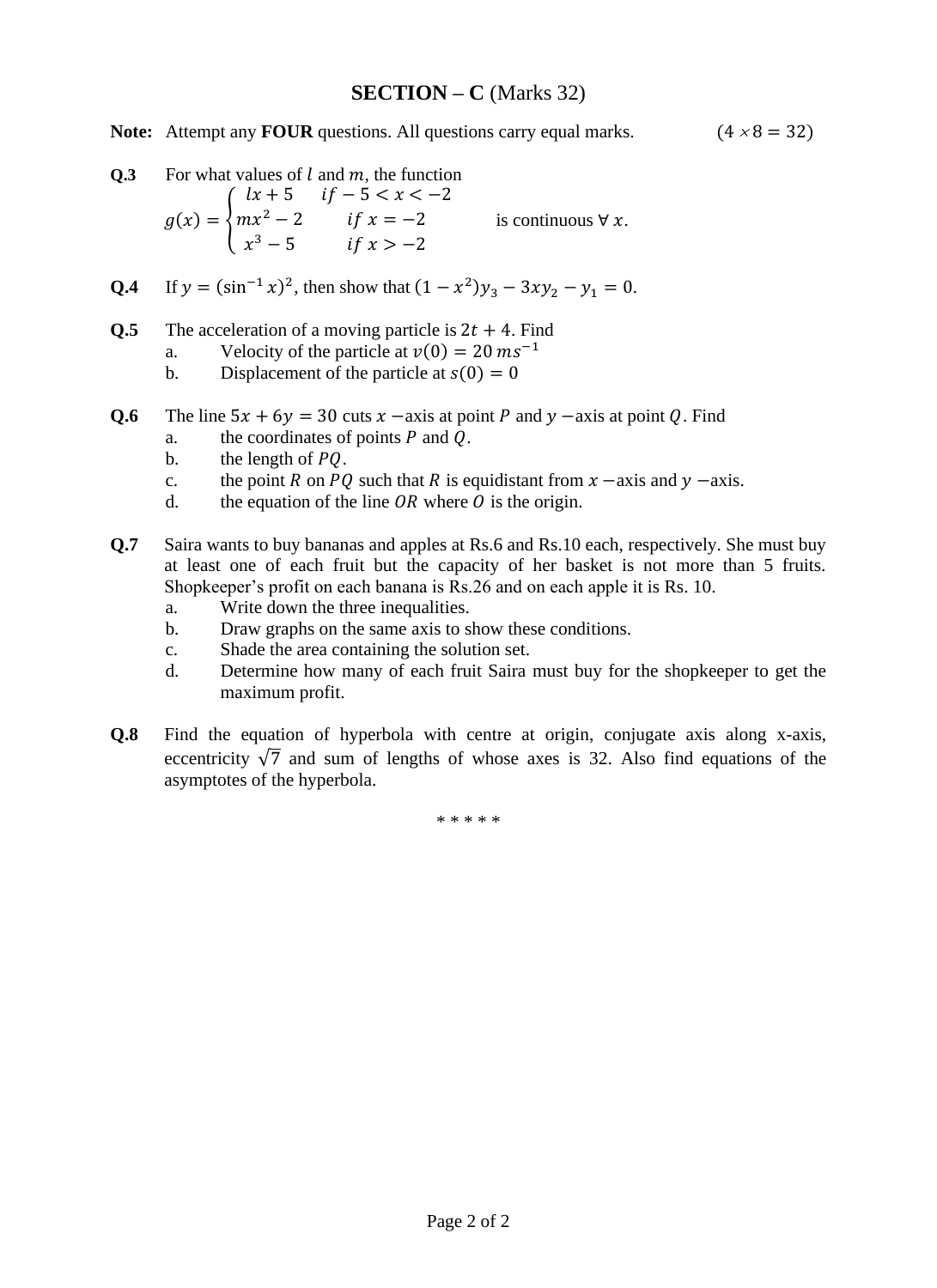## **MATHEMATICS HSSC-II (2nd Set)**

# Student Learning Outcomes Alignment Chart

National Curriculum 2000

| Sec-A | Q <sub>1</sub> | <b>Contents and Scope</b>                               | <b>Student Learning Outcomes</b>                                                                                                                               |  |  |  |
|-------|----------------|---------------------------------------------------------|----------------------------------------------------------------------------------------------------------------------------------------------------------------|--|--|--|
|       | i              | <b>Limits of Important Functions</b>                    | (a) Limit of the following functions at $x = a$                                                                                                                |  |  |  |
|       |                |                                                         | $x^n - a^n$<br>$x-a$                                                                                                                                           |  |  |  |
|       |                |                                                         | $x-a$ $\sqrt{x}-\sqrt{a}$                                                                                                                                      |  |  |  |
|       | $\mathbf{ii}$  | Revision of the work done in<br>the previous classes    | Function, its domain and range                                                                                                                                 |  |  |  |
|       | iii            | Limits of Functions and                                 | Intuitive notion of limit of function at a point and                                                                                                           |  |  |  |
|       |                | Theorems on Limits                                      | at $\alpha$ , illustration with suitable examples.                                                                                                             |  |  |  |
|       | iv             | The Chain Rule                                          | Explanation and application of chain rule for<br>composite functions and functions defined by<br>parametric functions.                                         |  |  |  |
|       | $\mathbf{V}$   | Differentiation of Functions<br>other than algebraic    | To find the derivatives of trigonometric,<br>exponential functions using chain and other<br>rules.                                                             |  |  |  |
|       | vi             | Differentiation of<br>Functions other than<br>algebraic | To find the derivatives of inverse hyperbolic<br>functions using chain and other rules.                                                                        |  |  |  |
|       | vii            | Differentials                                           | To have the concept of differentials and to<br>a) distinguish between $dy$ and $\delta y$                                                                      |  |  |  |
|       | viii           | Definite Integrals                                      | $\mathbf{c})$<br>$\int_{a}^{b} f(x)dx = \int_{a}^{c} f(x)dx + \int_{c}^{b} f(x)dx$                                                                             |  |  |  |
|       | ix             | Theorems on Anti-derivatives                            | To know the theorems (without proof) on<br>anti-derivatives of<br>b) sum and difference of functions and<br>their applications                                 |  |  |  |
|       | X              | Two and Three Straight lines                            | Be able to find:<br>c) Acute angle between two straight lines,<br>condition of their parallelism and<br>perpendicularity.                                      |  |  |  |
|       | xi             | <b>Equations of Straight lines</b>                      | To know the position of a point with respect<br>to a line and to find the distance of a point<br>from a line.                                                  |  |  |  |
|       | xii            | Two or Three Straight lines                             | Be able to find:<br>a) concept of the slope of a line<br>c) acute angle between two straight lines,<br>condition of their parallelism and<br>perpendicularity. |  |  |  |
|       | xiii           | Linear Inequalities and their<br>Graphs                 | To know the meanings of linear inequalities<br>in two variables and their solutions be<br>graphically illustrated.                                             |  |  |  |
|       | xiv            | Linear Inequalities and their<br>Graphs                 | Determine graphically the region bounded<br>by 2 or 3 simultaneous inequalities of non-<br>negative variables.                                                 |  |  |  |
|       | XV             | <b>Tangents and Normals</b>                             | To find:<br>a) the points of intersection of a circle<br>with a line including the condition of<br>tangency.                                                   |  |  |  |
|       | XVI            | Ellipse and its Elements                                | To know the concept of an ellipse and its<br>elements                                                                                                          |  |  |  |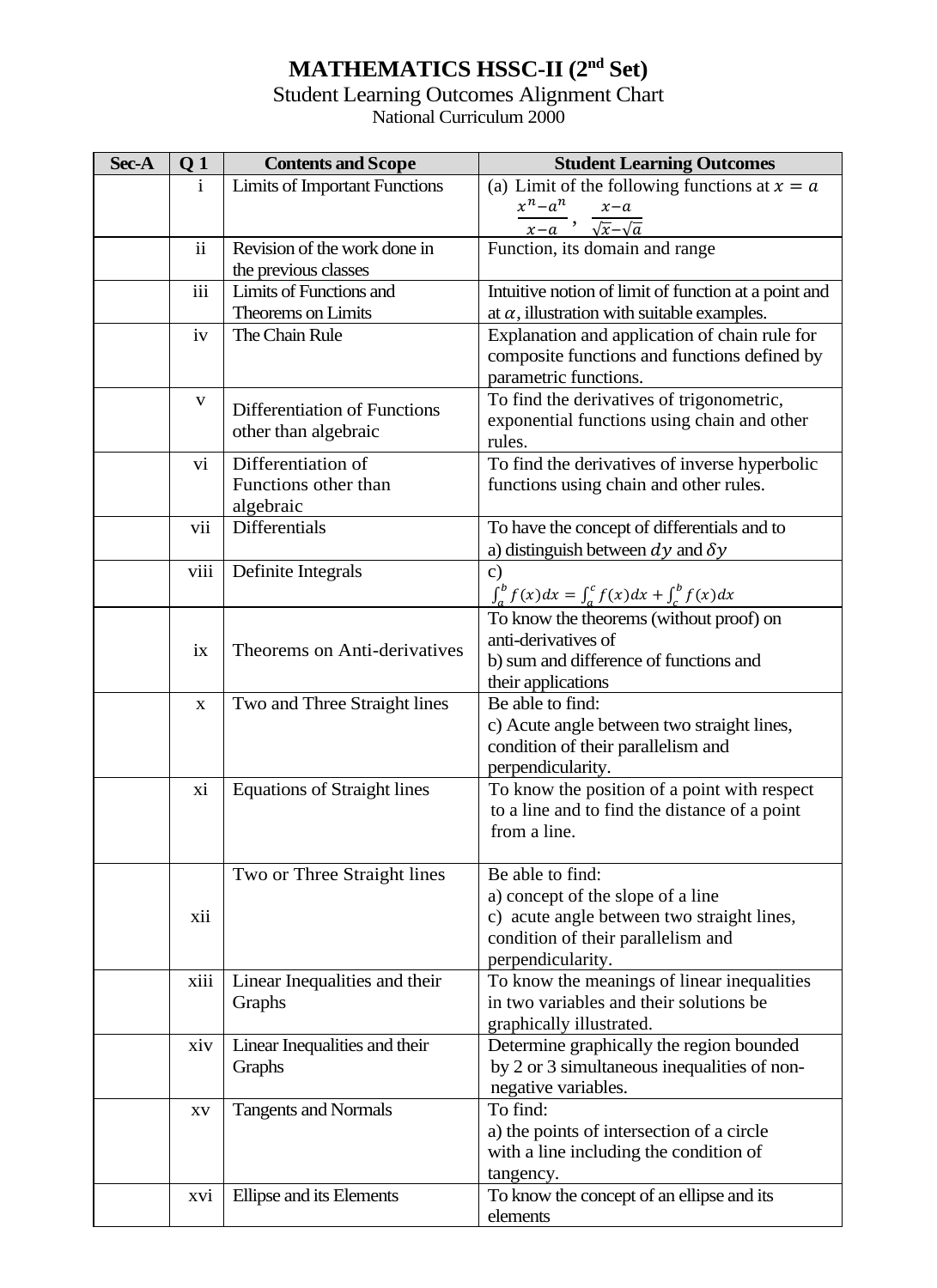|       | xvii           | Parabola and its elements            | To know the concept of a parabola and its<br>elements                                                                                                                    |  |  |  |
|-------|----------------|--------------------------------------|--------------------------------------------------------------------------------------------------------------------------------------------------------------------------|--|--|--|
|       | xviii          | Introduction of a Vector in          | Fundamental unit vectors $\underline{i}$ , $j$ , $\underline{k}$                                                                                                         |  |  |  |
|       |                | Space                                | Components of a vector                                                                                                                                                   |  |  |  |
|       |                |                                      | $\underline{a} = a_1 \underline{i} + a_2 \underline{j} + a_3 \underline{k}$                                                                                              |  |  |  |
|       |                |                                      |                                                                                                                                                                          |  |  |  |
|       | xix            | <b>Scalar Product of two Vectors</b> | Magnitude of a vector.                                                                                                                                                   |  |  |  |
|       |                | Vector Product of two Vectors        | To know the definition of scalar (dot) product<br>of two vectors <i>i.e.</i>                                                                                             |  |  |  |
|       |                |                                      | $\overline{a}.\overline{b} = abcos\theta$                                                                                                                                |  |  |  |
|       |                |                                      | To know the definition of vector (cross)                                                                                                                                 |  |  |  |
|       |                |                                      | product of two vectors i.e.                                                                                                                                              |  |  |  |
|       |                |                                      | $\overline{a} \times \overline{b} = absin\theta \hat{n}$ where $\theta$ is the measure of                                                                                |  |  |  |
|       |                |                                      | the angle between vectors $\underline{a}$ and $\underline{b}$ .                                                                                                          |  |  |  |
|       |                |                                      |                                                                                                                                                                          |  |  |  |
|       |                |                                      | angle between two vectors                                                                                                                                                |  |  |  |
|       | XX             | Scalar Triple Product of             | To know the definition of the Scalar triple                                                                                                                              |  |  |  |
|       |                | Vectors                              | product of vectors.                                                                                                                                                      |  |  |  |
|       |                |                                      | $(\underline{a}\times \underline{b}).\, \underline{c}$ , $(\underline{b}\times \underline{c}).\, \underline{a}$ , $(\underline{c}\times \underline{a}).\, \underline{b}$ |  |  |  |
| Sec-B | Q <sub>2</sub> |                                      |                                                                                                                                                                          |  |  |  |
|       |                | Limits of Important                  | Limit of the function at $x = 0$ and their                                                                                                                               |  |  |  |
|       | $\mathbf{i}$   | Functions                            | application in evaluation of the limits of the                                                                                                                           |  |  |  |
|       |                |                                      | trigonometric functions                                                                                                                                                  |  |  |  |
|       |                | Limits of Functions and Theorems     | Theorems on sum, difference, product and                                                                                                                                 |  |  |  |
|       | $\mathbf{ii}$  | on Limits                            | quotient of function                                                                                                                                                     |  |  |  |
|       |                |                                      | To be able to calculate the derivatives of                                                                                                                               |  |  |  |
|       | iii            | Differentiation of Algebraic         | $y = \frac{1}{(ax+b)^n}$ , $n = 1,2,3,$                                                                                                                                  |  |  |  |
|       |                | Expressions                          |                                                                                                                                                                          |  |  |  |
|       |                |                                      | By definition (ab-initio)                                                                                                                                                |  |  |  |
|       |                | <b>Extreme Values</b>                | To have the concept of maximum and                                                                                                                                       |  |  |  |
|       | iv             |                                      | minimum values and critical points of a                                                                                                                                  |  |  |  |
|       |                | Differentiation of Functions         | function.<br>To find the Derivative of Inverse                                                                                                                           |  |  |  |
|       | V              | other than algebraic                 | Trigonometric and Logarithmic Functions                                                                                                                                  |  |  |  |
|       |                |                                      | using Chain and other rules.                                                                                                                                             |  |  |  |
|       |                | Definite Integrals                   | c. $\int_{a}^{b} f(x) dx = - \int_{b}^{a} f(x) dx$                                                                                                                       |  |  |  |
|       | vi             |                                      | $\int_{a}^{b} f(x)dx = \int_{a}^{c} f(x)dx + \int_{c}^{b} f(x)dx$                                                                                                        |  |  |  |
|       |                |                                      |                                                                                                                                                                          |  |  |  |
|       |                | Integration by Substitution          | To know and be able to integrate by applying                                                                                                                             |  |  |  |
|       | vii            |                                      | the method of substitution in the integration of                                                                                                                         |  |  |  |
|       |                |                                      | functions.<br>To know and be able to find the anti-                                                                                                                      |  |  |  |
|       | viii           | <b>Integration by Parts</b>          | derivatives of functions by parts.                                                                                                                                       |  |  |  |
|       |                | Two and Three Straight               | The point of intersection of two straight lines.                                                                                                                         |  |  |  |
|       | ix             | lines                                | To find the area of a triangle whose                                                                                                                                     |  |  |  |
|       |                |                                      | vertices are given.                                                                                                                                                      |  |  |  |
|       |                | Equations of straight lines.         | To transform the linear equation                                                                                                                                         |  |  |  |
|       |                |                                      | $ax + by + c = 0$ in the standard forms                                                                                                                                  |  |  |  |
|       | X              |                                      | listed (point-slope form).                                                                                                                                               |  |  |  |
|       |                |                                      | The point of intersection of two straight lines.                                                                                                                         |  |  |  |
|       |                |                                      |                                                                                                                                                                          |  |  |  |
|       |                | <b>Tangents and Normals</b>          | To find the point of intersection of a circle                                                                                                                            |  |  |  |
|       | xi             |                                      | with a line.                                                                                                                                                             |  |  |  |
|       |                | Ellipse and its Elements             | To know the concept of Ellipse and its                                                                                                                                   |  |  |  |
|       | xii            |                                      | elements (centre, foci, eccentricity, vertices,                                                                                                                          |  |  |  |
|       |                |                                      | major and minor axes, focal chords, latera                                                                                                                               |  |  |  |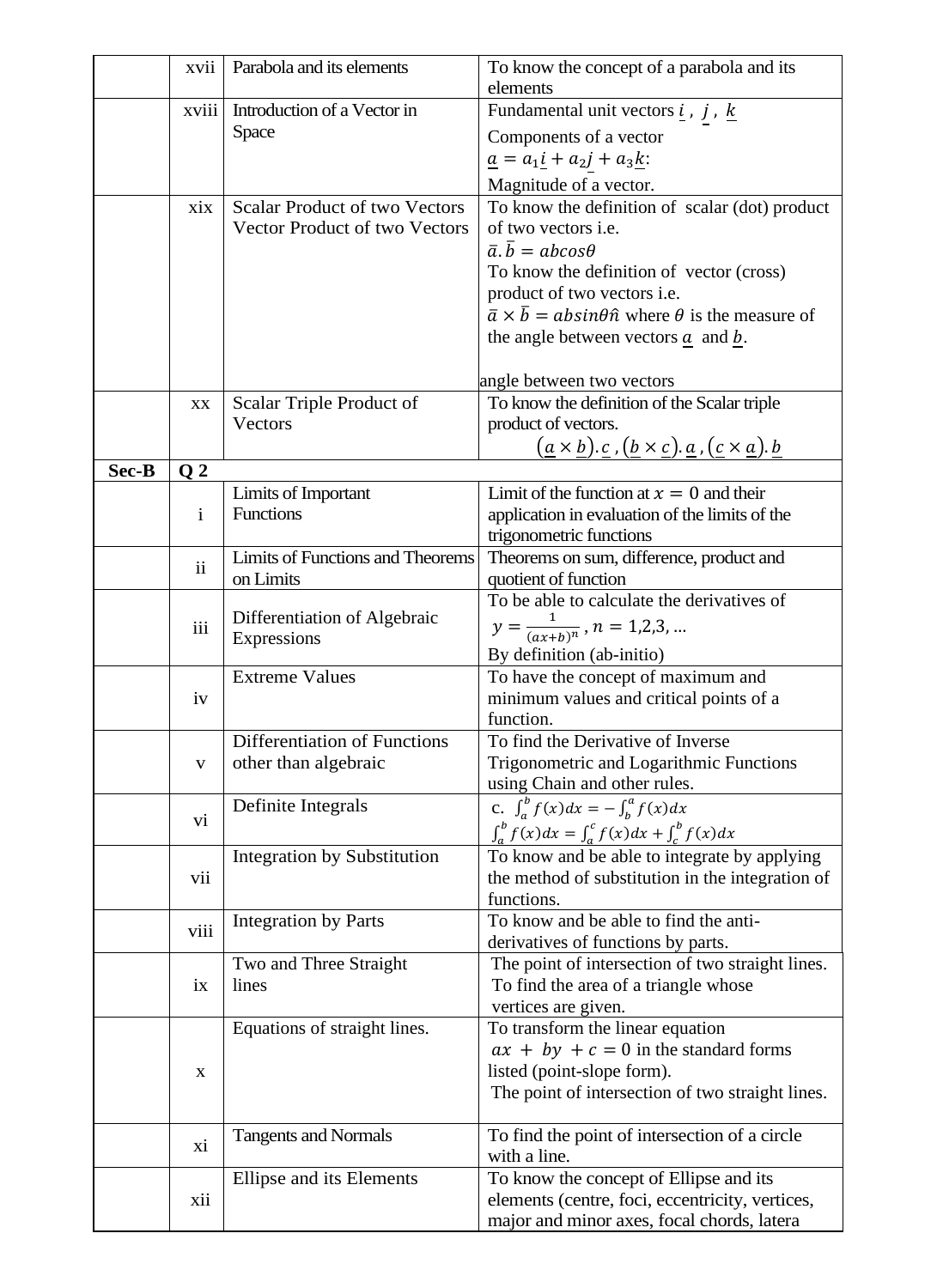|       |      |                                   | recta and directrices).                                 |  |  |  |  |
|-------|------|-----------------------------------|---------------------------------------------------------|--|--|--|--|
|       |      |                                   | $(x-h)^2 + (y-k)^2 = r^2$                               |  |  |  |  |
|       |      | Equation of a Parabola            | To find the equation of a parabola with the             |  |  |  |  |
|       | xiii | with given elements               | following given elements.                               |  |  |  |  |
|       |      |                                   | • focus and directrix                                   |  |  |  |  |
|       |      | Introduction of Vector in         | Parallel, Collinear and Coplanar vectors.               |  |  |  |  |
|       | xiv  | space                             |                                                         |  |  |  |  |
|       |      |                                   |                                                         |  |  |  |  |
|       |      | Scalar Product of two             |                                                         |  |  |  |  |
|       | XV   | Vectors                           | Angle between two vectors                               |  |  |  |  |
|       |      | Vector Product of two             | To know the determinantal expression of the             |  |  |  |  |
|       | XVI  | Vectors                           | vector product of two vectors.                          |  |  |  |  |
|       |      |                                   | Magnitude of a vector, Unit vector                      |  |  |  |  |
| Sec-C | Q No |                                   |                                                         |  |  |  |  |
|       |      | Continuous and                    | To understand the concept of continuity                 |  |  |  |  |
|       | 3    | <b>Discontinuous Functions</b>    | of a function at a point and in an interval             |  |  |  |  |
|       |      |                                   | intuitively.                                            |  |  |  |  |
|       |      | <b>Successive Differentiation</b> | To find $2^{nd}$ , $3^{rd}$ and $4^{th}$ derivatives of |  |  |  |  |
|       | 4    |                                   | algebraic, trigonometric, exponential                   |  |  |  |  |
|       |      |                                   | and logarithmic functions.                              |  |  |  |  |
|       |      | <b>Differential Equations</b>     | To have the concept of differential                     |  |  |  |  |
|       |      |                                   | equations and its order.                                |  |  |  |  |
|       | 5    |                                   | To be able to solve differential                        |  |  |  |  |
|       |      |                                   | equations of first order with variables                 |  |  |  |  |
|       |      |                                   | separable; concept of initial conditions                |  |  |  |  |
|       |      |                                   | and simple applications.                                |  |  |  |  |
|       |      | Coordinate System                 | Be able to:                                             |  |  |  |  |
|       |      | <b>Equations of Straight</b>      | b) derive the distance formula.                         |  |  |  |  |
|       | 6    | Lines                             | c) find the midpoint of the line segment.               |  |  |  |  |
|       |      |                                   | d) Derivation of the standard forms of                  |  |  |  |  |
|       |      |                                   | the equations of the straight lines; two                |  |  |  |  |
|       |      |                                   | points form; intercepts form.                           |  |  |  |  |
|       |      |                                   | To have the concepts of simple linear                   |  |  |  |  |
|       |      |                                   | programming and of optimal solution of                  |  |  |  |  |
|       | 7    | Linear Programming                | the linear objective functions and to find              |  |  |  |  |
|       |      |                                   | the optimal solution of the linear                      |  |  |  |  |
|       |      |                                   | objective functions by graphical                        |  |  |  |  |
|       |      |                                   | methods.                                                |  |  |  |  |
|       |      | Equation of Hyperbola             | To find the equation of a hyperbola with                |  |  |  |  |
|       |      | with given elements               | the following elements:                                 |  |  |  |  |
|       | 8    |                                   | Transverse and conjugate axis with                      |  |  |  |  |
|       |      |                                   | centre at origin.                                       |  |  |  |  |
|       |      |                                   | Eccentricity, latera recta and transverse               |  |  |  |  |
|       |      |                                   | axis.                                                   |  |  |  |  |